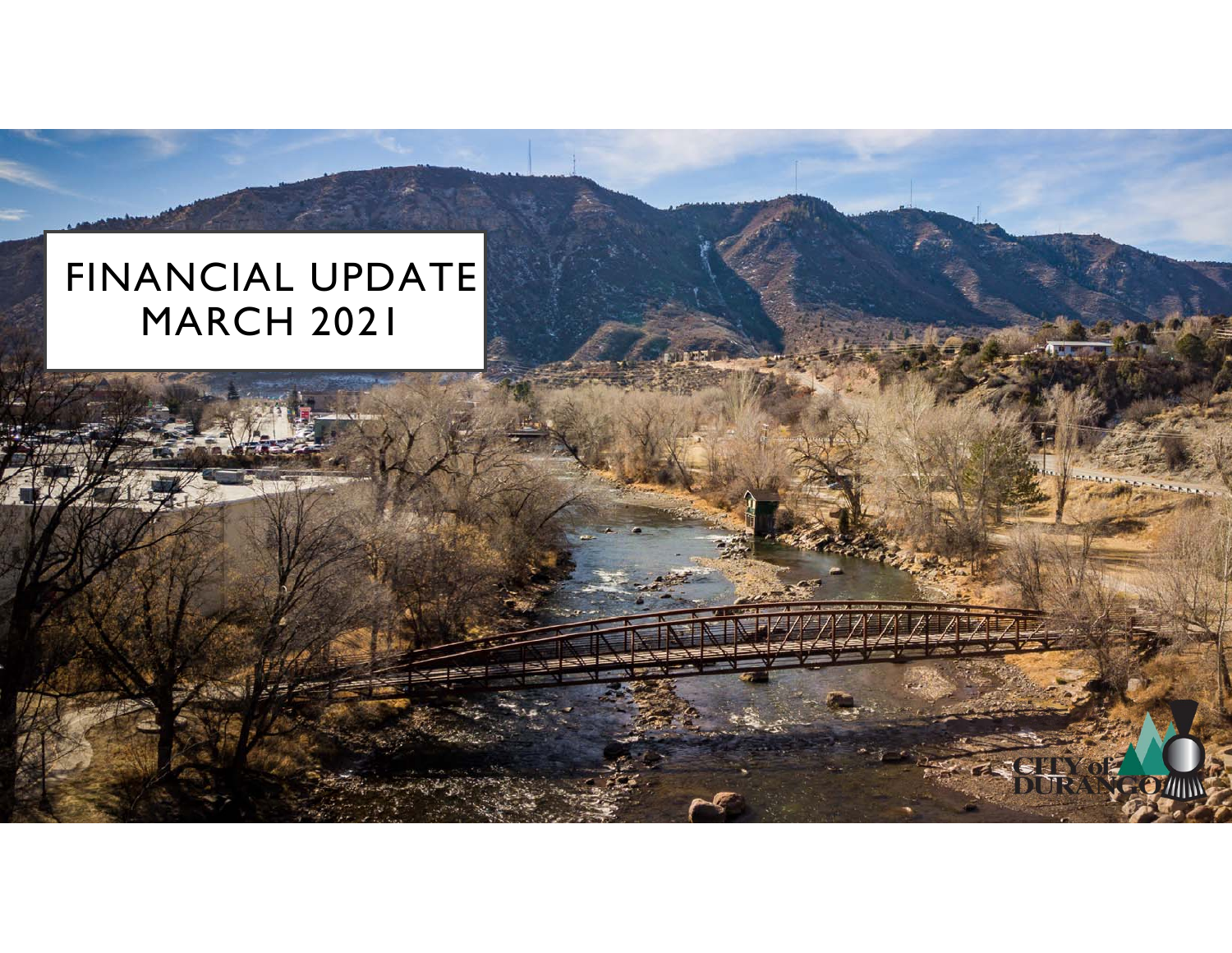

#### **Mission:**

The City of Durango and our employees provide efficient city services, effectively maintain city assets and manage growth, are accountable, ethical and fiscally responsible, and collaborate with regional partners to improve the quality of life for our entire community.



#### **Vision:**

Durango is an authentic, diverse, multigenerational, and thriving community. Our residents value and enjoy our unique natural environment and benefit from the management of our city's resources in a fiscally responsible, environmental, and socially sustainable manner.



## **Strategic Goals & Strategy:**

Financial Excellence & Transparency

# STRATEGIC ALIGNMENT

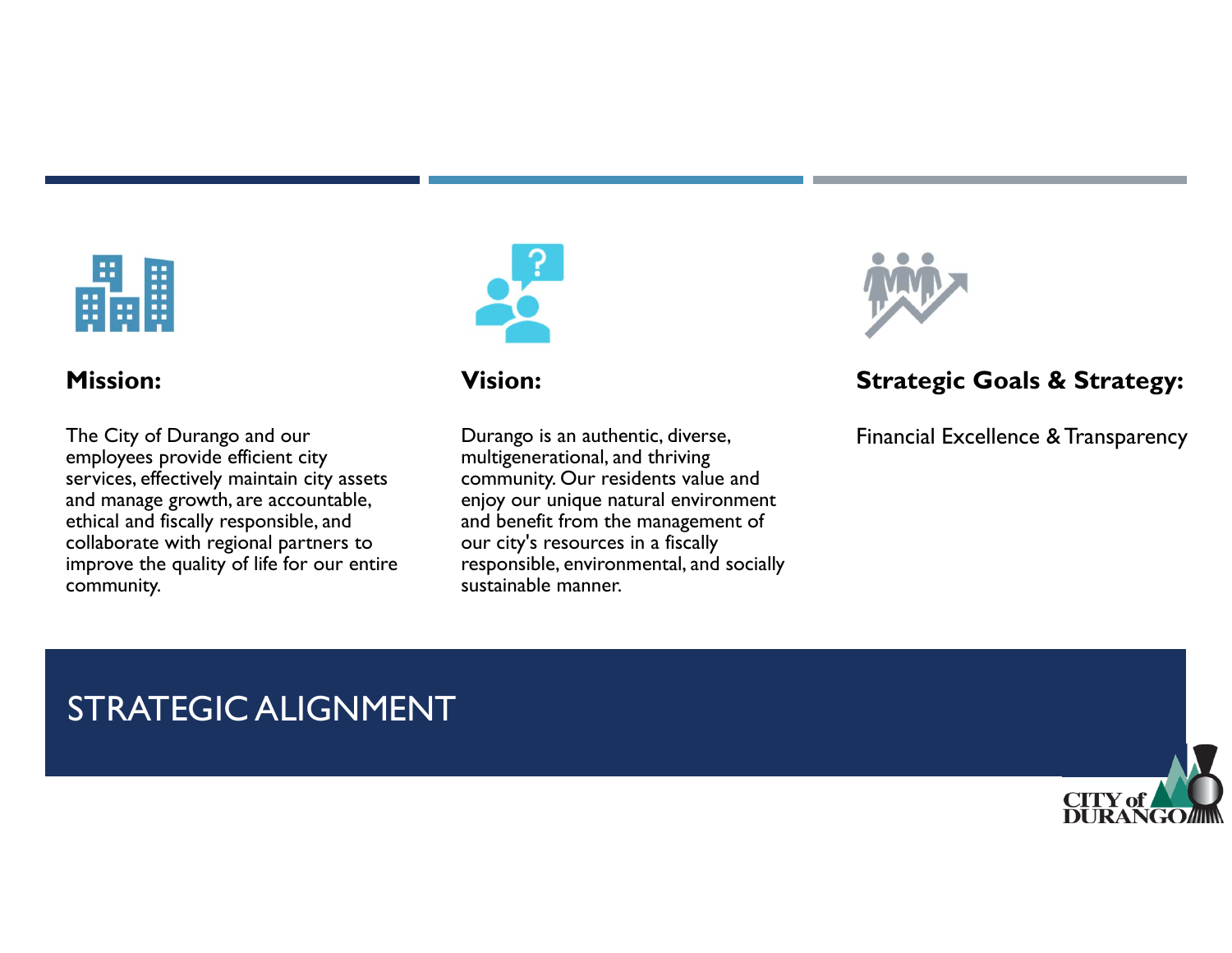# BUDGET TO ACTUALS REPORT

- This format is intended to be transitional reporting to OpenGov in the coming months
- The following assumptions are used in this report:
	- Developed in conjunction with City Council reporting requests
	- Intended to be one year current data report (not comparative)
	- Fund Balance
		- Conservative balances
		- Differences in basis of accounting
		- Snap shot in time
- •Encumbrances are future expenses committed by purchase order
- • EST Budget:
	- Operating funds; based on historical actuals for the same months presented as % for current year budget
	- Capital funds; Full year budget is presented because capital funds are not conducive to predicting what months expenses will occur

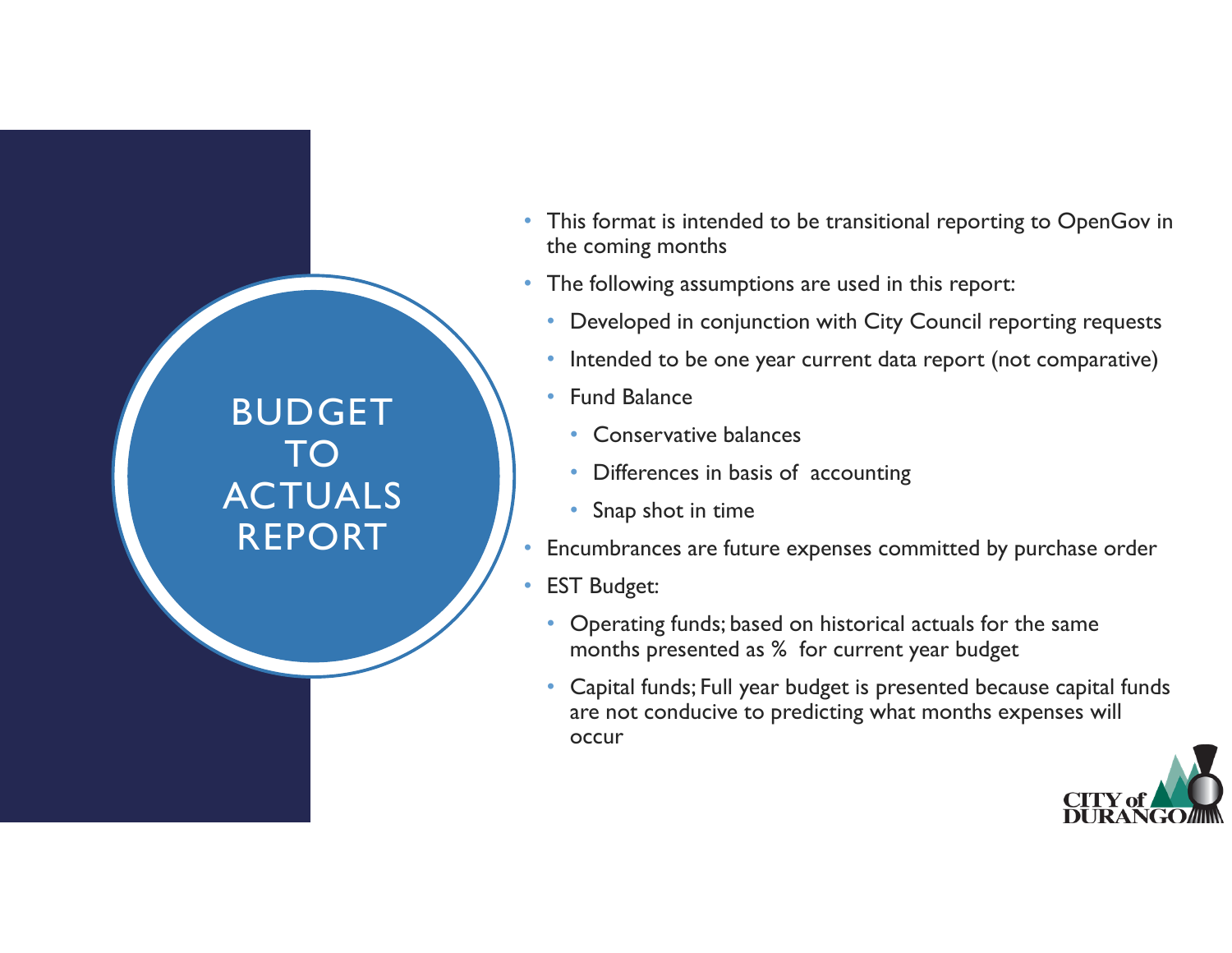#### **City of Durango YTD 2021 Preliminary Summary**

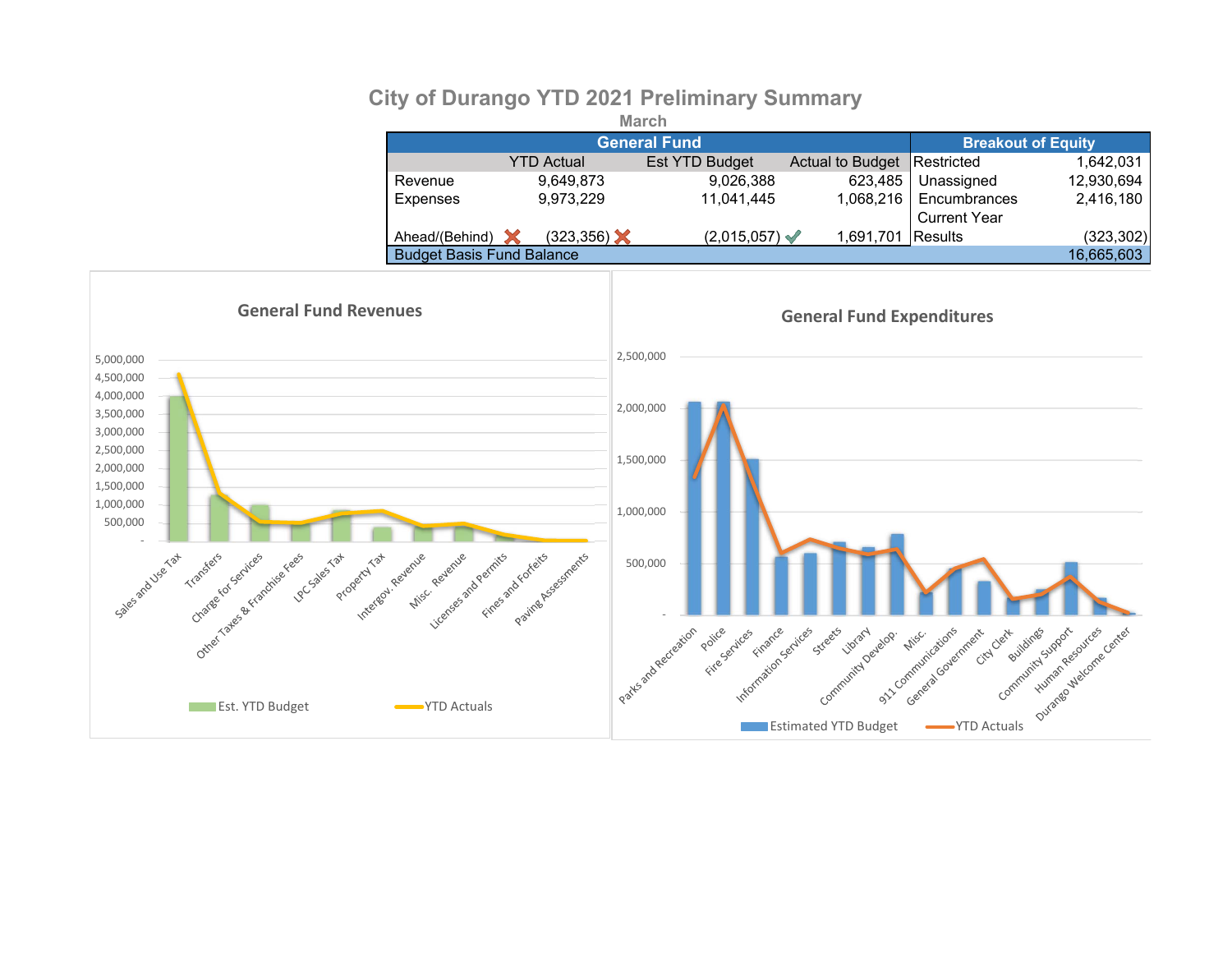### **City of Durango YTD Preliminary Summary**

**March**

| <b>Enterprise Funds</b>          |    |                                     |                                 |                           |               |              |  |                                  |                   |                       |  |                                 |  |            |
|----------------------------------|----|-------------------------------------|---------------------------------|---------------------------|---------------|--------------|--|----------------------------------|-------------------|-----------------------|--|---------------------------------|--|------------|
|                                  |    | <b>Sewer Fund</b>                   |                                 |                           |               |              |  |                                  |                   |                       |  |                                 |  |            |
|                                  |    | <b>YTD Actual</b>                   | <b>Est YTD</b><br><b>Budget</b> |                           | <b>Budget</b> | Actual to    |  |                                  |                   | <b>YTD Actual</b>     |  | Est YTD Budget Actual to Budget |  |            |
| Revenue                          |    | 1,216,007                           |                                 | 1,174,675                 |               | 41,332       |  | Revenue                          |                   | 1,804,277             |  | 1,730,801                       |  | 73,476     |
| <b>Operating Expenses</b>        |    | 804,262                             |                                 | 629,602                   |               | (174, 660)   |  | <b>Operating Expenses</b>        |                   | 2,673,131             |  | 2,443,212                       |  | (229, 919) |
| <b>Capital Expense</b>           |    |                                     |                                 | 6,595,630                 |               |              |  | <b>Capital Expense</b>           |                   |                       |  | 4,522,715                       |  |            |
| Ahead/(Behind)                   |    | 411,745                             |                                 | 545,073 X                 |               | (133, 328)   |  | Ahead/(Behind)                   |                   | $(868, 854)$ $\times$ |  | $(712, 410)$ $\times$           |  | (156, 444) |
| <b>Budget Basis Fund Balance</b> |    |                                     |                                 |                           |               | 17, 167, 214 |  | <b>Budget Basis Fund Balance</b> |                   |                       |  |                                 |  | 6,832,452  |
| Unassigned                       |    |                                     |                                 |                           |               | 16,183,081   |  | Unassigned                       |                   |                       |  |                                 |  | 5,162,429  |
| Encumbrance                      |    |                                     |                                 |                           |               | 984,133      |  | Encumbrance                      |                   |                       |  |                                 |  | 1,670,023  |
|                                  |    | <b>Transportation Services Fund</b> |                                 |                           |               |              |  | <b>Sustainable Services Fund</b> |                   |                       |  |                                 |  |            |
|                                  |    | <b>YTD Actual</b>                   | <b>Est YTD</b><br><b>Budget</b> |                           | <b>Budget</b> | Actual to    |  |                                  | <b>YTD Actual</b> |                       |  | Est YTD Budget Actual to Budget |  |            |
| Revenue                          |    | 518,939                             |                                 | 1,100,692                 |               | (581, 753)   |  | Revenue                          |                   | 870,419               |  | 644,795                         |  | 225,624    |
| <b>Operating Expenses</b>        |    | 771,969                             |                                 | 873,006                   |               | 101,037      |  | <b>Operating Expenses</b>        |                   | 640,596               |  | 714,983                         |  | 74,387     |
| <b>Capital Expense</b>           |    |                                     |                                 |                           |               |              |  | <b>Capital Expense</b>           |                   |                       |  |                                 |  |            |
| Ahead/(Behind)                   |    | $(253,030) \blacktriangleleft$      |                                 | 227,685 X                 |               | (480, 715)   |  | Ahead/(Behind)                   |                   | 229,823 $\times$      |  | $(70, 188)$ $\checkmark$        |  | 300,011    |
| <b>Budget Basis Fund Balance</b> |    |                                     |                                 |                           |               | 2,295,567    |  | <b>Budget Basis Fund Balance</b> |                   |                       |  |                                 |  | 2,647,550  |
| Unassigned                       |    |                                     |                                 |                           |               | 1,891,425    |  | Unassigned                       |                   |                       |  |                                 |  | 2,243,458  |
| Encumbrance                      |    |                                     |                                 |                           |               | 404,142      |  | Encumbrance                      |                   |                       |  |                                 |  | 404,092    |
|                                  |    | <b>Airport Fund</b>                 |                                 |                           |               |              |  |                                  |                   |                       |  |                                 |  |            |
|                                  |    | <b>YTD Actual</b>                   | <b>Est YTD</b><br><b>Budget</b> |                           | <b>Budget</b> | Actual to    |  |                                  |                   |                       |  |                                 |  |            |
| Revenue                          |    | 615,891                             |                                 | 642,672                   |               | (26, 781)    |  |                                  |                   |                       |  |                                 |  |            |
| <b>Operating Expenses</b>        |    | 733,562                             |                                 | 887,276                   |               | 153,714      |  |                                  |                   |                       |  |                                 |  |            |
| <b>Capital Expense</b>           |    |                                     |                                 | 1,457,316                 |               |              |  |                                  |                   |                       |  |                                 |  |            |
| Ahead/(Behind)                   | X. | $(117, 671)$ $\times$               |                                 | $(244, 604)$ $\checkmark$ |               | 126,933      |  |                                  |                   |                       |  |                                 |  |            |
| <b>Budget Basis Fund Balance</b> |    |                                     |                                 |                           |               | 9,364,331    |  |                                  |                   |                       |  |                                 |  |            |
| Unassigned                       |    |                                     |                                 |                           |               | 8,330,695    |  |                                  |                   |                       |  |                                 |  |            |
| Encumbrance                      |    |                                     |                                 |                           |               | 1,033,636    |  |                                  |                   |                       |  |                                 |  |            |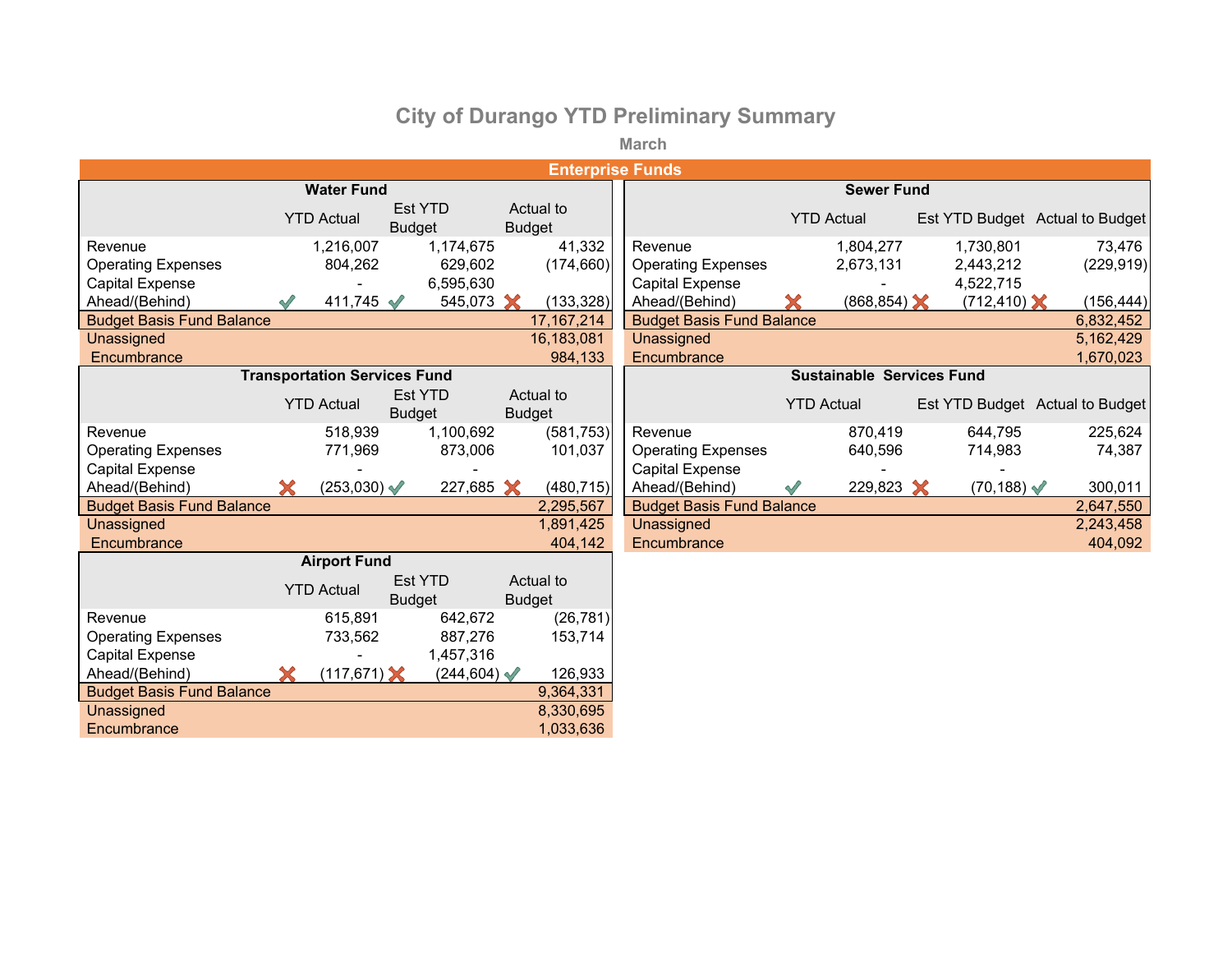## **City of Durango YTD 2021 Preliminary Summary**

**March**

| <b>Special Revenue Funds/ Capital</b> |  |                                      |                                 |                         |                            |                              |                                                       |  |                   |  |                       |                                 |  |
|---------------------------------------|--|--------------------------------------|---------------------------------|-------------------------|----------------------------|------------------------------|-------------------------------------------------------|--|-------------------|--|-----------------------|---------------------------------|--|
|                                       |  | 2015 1/2 Sales Tax Fund              |                                 |                         |                            | 2005 1/4 OSPT Sales Tax Fund |                                                       |  |                   |  |                       |                                 |  |
|                                       |  | <b>YTD Actual</b>                    | Est YTD<br><b>Budget</b>        |                         | Actual to<br><b>Budget</b> |                              |                                                       |  | <b>YTD Actual</b> |  |                       | Est YTD Budget Actual to Budget |  |
| Revenue                               |  | 1,152,957                            |                                 | 1,472,691               |                            | (319, 734)                   | Revenue                                               |  | 577,255           |  | 509,356               | 67,899                          |  |
| Expenses                              |  | 187,906                              |                                 | 2,033,561               |                            | 1,845,655                    | <b>Expenses</b>                                       |  |                   |  | 743,816               | 743,816                         |  |
| Ahead/(Behind)                        |  | 965,051 $\times$                     |                                 | $(560, 871)$ $\sqrt{2}$ |                            | 1,525,922                    | Ahead/(Behind)                                        |  | 577,255 $\chi$    |  | $(234, 460) \sqrt{ }$ | 811,715                         |  |
| <b>Budget Basis Fund Balance</b>      |  |                                      |                                 |                         |                            | 184,189                      | <b>Budget Basis Fund Balance</b>                      |  |                   |  |                       | 2,197,481                       |  |
|                                       |  |                                      |                                 |                         |                            |                              |                                                       |  |                   |  |                       |                                 |  |
|                                       |  | 2005 1/4 Debt Service Sales Tax Fund |                                 |                         |                            | 2019 1/2 Sales Tax Fund      |                                                       |  |                   |  |                       |                                 |  |
|                                       |  | <b>YTD Actual</b>                    | Est YTD<br><b>Budget</b>        |                         | Actual to<br><b>Budget</b> |                              |                                                       |  | <b>YTD Actual</b> |  |                       | Est YTD Budget Actual to Budget |  |
| Revenue                               |  | 576,271                              |                                 | 584,032                 |                            | (7, 761)                     | Revenue                                               |  | 1,153,533         |  | 989,816               | 163,717                         |  |
| Expenses                              |  | 607,019                              |                                 | 608,123                 |                            | (1, 104)                     | Expenses                                              |  | 425,788           |  | 1,556,583             | 1,130,795                       |  |
| Ahead/(Behind)                        |  | $(30, 748)$ $\triangle$              |                                 | $(24,091)$ $\times$     |                            | (6, 657)                     | Ahead/(Behind)                                        |  | 727,745 X         |  | $(566, 767) \sqrt{ }$ | 1,294,512                       |  |
| <b>Budget Basis Fund Balance</b>      |  |                                      |                                 |                         |                            | 5,218                        | <b>Budget Basis Fund Balance</b>                      |  |                   |  |                       | 1,446,803                       |  |
|                                       |  |                                      |                                 |                         |                            |                              |                                                       |  |                   |  |                       |                                 |  |
|                                       |  | <b>Durango Tourism Fund</b>          |                                 |                         |                            |                              | <b>Capital Projects Funds (General Fund Projects)</b> |  |                   |  |                       |                                 |  |
|                                       |  | <b>YTD Actual</b>                    | <b>Est YTD</b><br><b>Budget</b> |                         | <b>Budget</b>              | Actual to                    |                                                       |  | <b>YTD Actual</b> |  |                       | Est YTD Budget Actual to Budget |  |
| Revenue                               |  | 130,339                              |                                 | 193,200                 |                            | (62, 861)                    | Revenue                                               |  |                   |  | 69,556                | (69, 556)                       |  |
| Expenses                              |  | 240,008                              |                                 | 243,554                 |                            | 3,546                        | <b>Expenses</b>                                       |  |                   |  | 415,824               | 415,824                         |  |
| Ahead/(Behind)                        |  | $(109, 669)$ $\times$                |                                 | $(50, 354)$ $\chi$      |                            | (59, 315)                    | Ahead/(Behind)                                        |  |                   |  | (346, 268)            | 346,268                         |  |
| <b>Budget Basis Fund Balance</b>      |  |                                      |                                 |                         |                            | 3,939                        | <b>Budget Basis Fund Balance</b>                      |  |                   |  |                       |                                 |  |